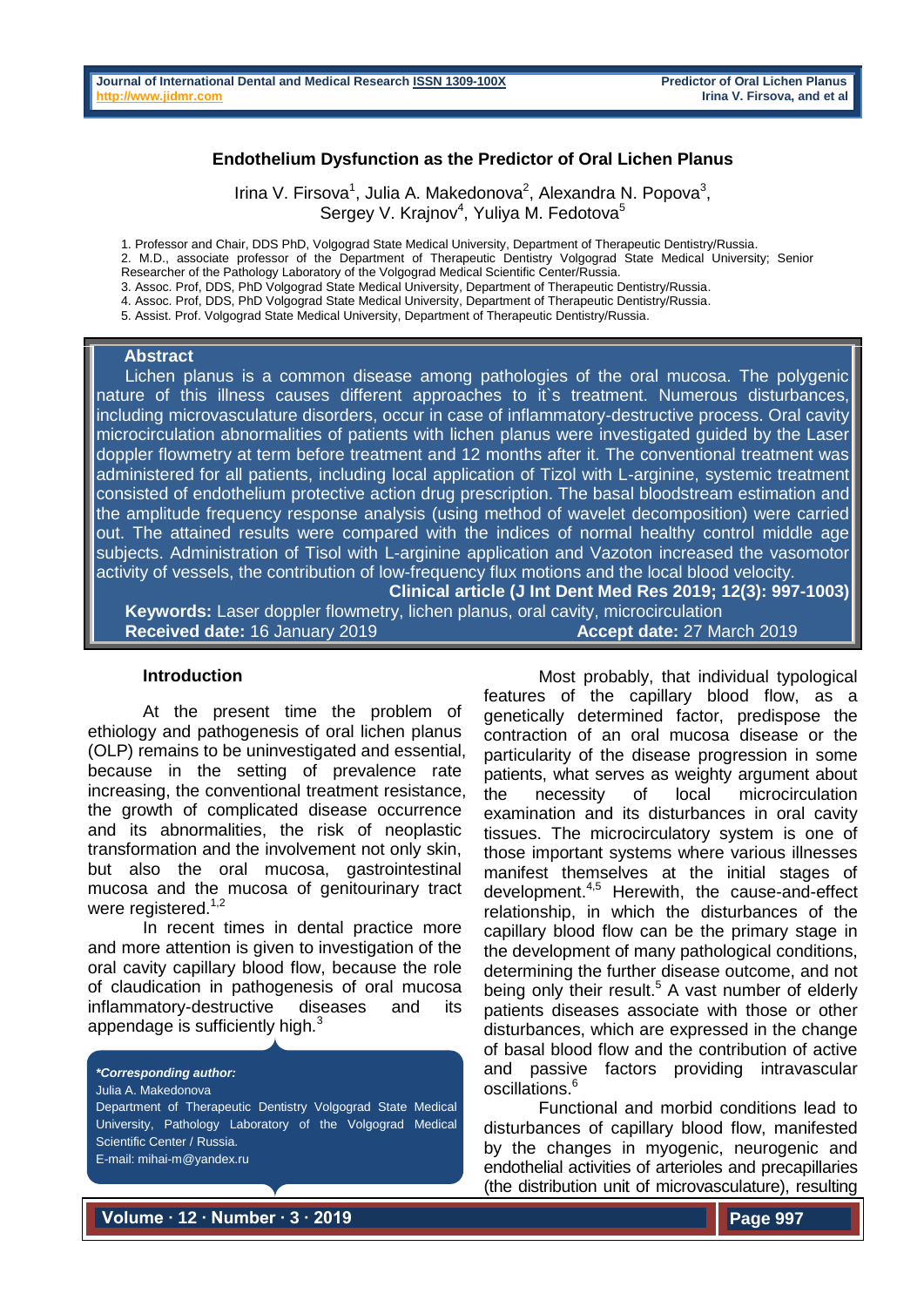in the luminal occlusion or vascular distensibility, in arteriovenular quotient (of their diameters) and, on the back of, in the decrease or increase of the number of functioning capillaries. Structural changes in the microvessels are noted in conditions of significant functional loads and in pathological disorders in the body.<sup>7</sup>

The clinical research of capillary blood flow is a rather difficult task, because a dentist`s choice of ancillary diagnostic techniques is sufficiently restricted from behind the small number of harmless examination methods. Also, in the process of diagnosis and at the end of the study, the findings are very difficult for interpretation, it takes from a doctor a lot of domain knowledge and high qualification.<sup>8</sup>

There are a lot of research references in scientific literature with a focus on oral mucosa microcirculation.<sup>9,10</sup> All researches about the oral cavity microvessels are divisible into investigation of oral mucosa microcirculation as a peripheral part of the vascular system inclusive of harmful factor influence, physiological status, as well as microvessels responses on the back of systemic diseases and medication intake, when the oral mucosa serves as accessible region for examination of the body microcirculation systemic disturbances all of a lump.<sup>11</sup>

The development of inflammatory reaction is coupled with microcirculation disturbances, resulting in hypoxia and, on the back of, in solution of epithelium continuity. It is necessary to reveal such components of microcirculation pathogenesis, the intervention on which will reduce the level of capillary disorders, increase the synthesis of NO in the body, and, thus, restore the nutrition of the oral mucosa.<sup>12</sup>

To take a comparative assessment of oral mucosa microcirculation functional status of patients with erosive-ulcerous form of oral lichen planus against healthy control subjects as well as follow-up treatment, verified with the help of Laser doppler flowmetry.

# **Materials and methods**

LDF measurement of patients aged 45-59 years was realized in the dental chair in a sitting position. To register blood flow in the oral mucosa, a Russian LAKK-OP device (a laser analyzer of capillary blood flow, which was quantity-built by the scientific-production enterprise "LAZMA") was used. After the

registration of LDF-grams, the monitor shows signal magnitude indices at the output of the device: the value of the average perfusion flow of blood – M in over the range of recording time, (measured in perfusion units (pf.ed)), the parameter σ ("flax") is the average variance of perfusion toward the average blood flow M, it has a dimension in perfusion units and an integral indicator of variations - Kv of the process. All these design parameters allow for the conclusion about the hemomicrocirculation condition (calculated in percent, %). The calculated parameters M, σ and Kv make a general assessment of blood microcirculation state. A more detailed analysis of the microcirculation functioning was carried out at the second stage of data treatment of the basal bloodstream LDFgrams while investigating of the blood perfusion oscillating rhythms structure. At the second stage of investigation, the amplitude frequency analysis (AFA) of perfusion oscillations was performed by the Wavelet transform method. The values of the bloodstream oscillations rhythm fluctuations in the microcirculation were estimated by following indices:  $VLF$ ,  $LF$ <sub>H</sub>,  $LF$ <sub>M</sub>,  $HF$ ,  $CF$ . This experimental study was approved of by the Commission on Study Ethics of the Volgograd State Medical University (№2036-2017 16.10.2017).

All patients with erosive-ulcerous form of oral lichen planus were administered the conventional treatment, including local application of Tizol with L-arginine. The systemic treatment consisted of following medicaments: immunomodulator "Imudon" 8 tablets per day during 10 days, fast-disintegrating, the stretch between medication taking should not be less than 1 hour; the vasodepressor with endothelium protective action "Vasoton" with food, 2 caps (180 mg) three times a day; antianxiety agent "Tenoten" 1 tablet twice a day in the course of a month.

The function test of microcirculation was carried out in a group of healthy control subjects (control group)  $-20$  persons, as well as in the group of patients with erosive-ulcerous form of OLP (30 persons) within the following time period: before treatment and long-term period of monitoring (12 months).

Statistical analysis of the data included determination of the means, standard error, and statistical significance using a Student *t* test (Statistica 6, TIBCO Software; Excel 2000 for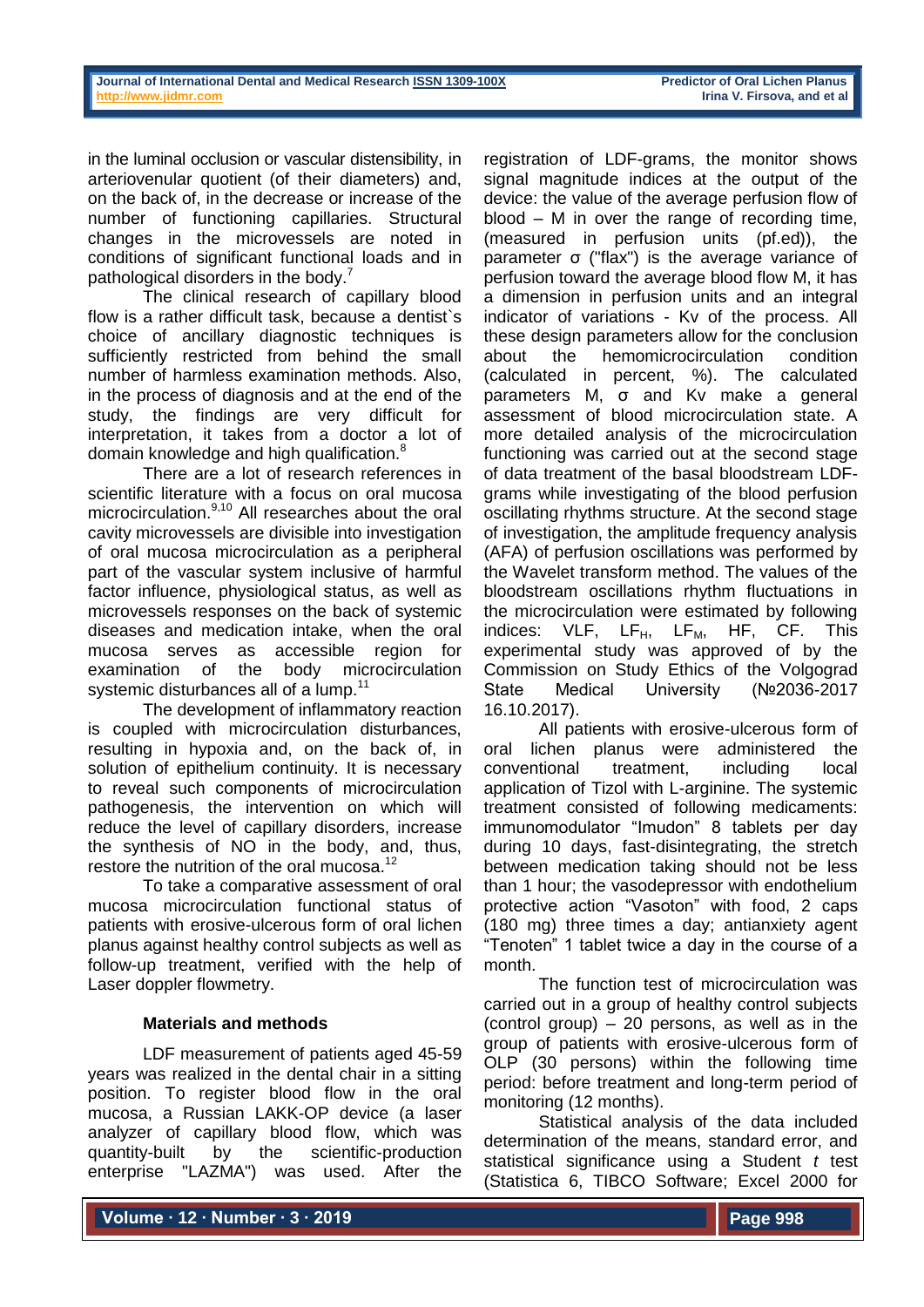Windows, Microsoft). Differences between groups in the parameters being compared were regarded to be significant at  $P < 0.01$ ;  $t \ge 2$ .

# **Results**

Based on the data obtained during the Laser Doppler flowmetry, it was established that the parameters of patients with OLP basal bloodstream and their amplitude-frequency variety stands out from healthy control subjects. Thus, while calculating the mean values of changes in perfusion (M, σ and Kv), a significant difference was obtained towards the control group (healthy individuals in this age group). Thus, the M parameter was statistically valid higher by a factor of 1,4 over this figure in the control group (22.81±0.51 perf units) and was 31.68 ± 0.55 perf units in the region of erosions and ulcers and it was  $31.37 \pm 0.1$  perf units on the symmetrical side (p<0.05). The level of the "flax" (σ or RMS) was [2,8 times](https://www.multitran.ru/c/m.exe?t=3475202_1_2) less [then](https://www.multitran.ru/c/m.exe?t=3475202_1_2&s1=%E2%2010%20%F0%E0%E7%20%EC%E5%ED%FC%F8%E5) in the control group (5.24±0.34 perf. units.), equaled 1.87±0.03 perf. units in the pathological area and it was 2,5 times less on the symmetrical side (2.06±0.03 perf. units). The variation coefficient in the control group was 23.0±0.1 perf. units, that was 4.2 times higher than in the erosive-ulcerous region (5.5±0.17 perf. units) and it was 3.5 times higher relative to the data obtained in a symmetrical region (Table 1).

The averaged distribution of bloodstream rhythm amplitudes accomplished with the help of amplitude frequency variety assessment revealed that low-frequency oscillations prevailed in the group of healthy control subjects. The vasomotor rhythm was dominant: VLF – oscillations – 25%; LF $_{H}$  – oscillations – 21%; LF $_{M}$ – 39%; HF – 12%; CF – 3%. The amplitudefrequency spectrum analysis in patients with OLP in symmetric points of oral mucosa and in the affected area showed a high degree of asymmetry, the statistical analysis of LDF data didn't identify any significant differences (p>0.05). Thus, in the region of erosive and ulcerated lesions, the amplitude of low-frequency oscillations decreased, and as a result, the intensification in a greater degree of the pulse wave amplitude contribution was detected: the amplitude of the  $LF_{H}$  – oscillations was – 17%;  $LF_{M}$  – 18%, VLF – 26.5%; HF – and CF – oscillations – 17,5% and 21% respectively. In such a manner, there is a decrease of vasomotor

mechanism (reduction of endothelial, neurogenic and myogenic oscillations), vasoconstriction (reduction of basal bloodstream parameters) in patients with OLP. It should be noted that in the microcirculation the frequency interval of endothelium secretory activity and of the NO synthesis are coincided, which characterizes the functional link presence between the data of nitric oxide synthesis and the flux motions of the endothelial genesis and indicates the development of endothelial dysfunction.

The active factor which controlled precapillaries muscle tone condition, regulating blood flow into the nutritional channel, predominated in the group of healthy control subjects. The contribution of the passive factor (amplitude of the respiratory and pulse waves) was minimal. In patients with OLP, conversely, the contribution of the respiratory and cardiac rhythms flux motions prevailed over myogenic, endothelial and neurogenic oscillations, which were low-grade under rest conditions of healthy trial subjects. It is obvious that microcirculatory disorders in the oral cavity occur in equal measures both in the region of erosive lesions, and on the symmetrical side without apparent pathological manifestations.

A favourable evolution, characterizing microcirculatory changes in oral cavity, was registered in the course of the treatment after 12 months. Thus, the vasomotor activity of microvessels significantly changed relative to the analogous index, obtained before treatment and substantially approached to the control group values (Table 2).

The nature of the changes in the value of the average blood flow, the parameter M, characterizing the increase or decrease of perfusion, without the flax level, does not seem possible to assess. The flax level significantly increased by 58.1% after 12 months of monitoring against the indicator before treatment, however, the mean square deviation in the pathological area was 62.7% and 23.9% [less](https://www.multitran.ru/c/m.exe?t=3484780_1_2&s1=%ED%E0%20(10)%20%EC%E5%ED%FC%F8%E5) on the symmetry side in comparison with the control group. In the symmetric region, a high value of vessels vasomotor activity was noted, the variation coefficient was not significantly different from this figure in the group of healthy subjects (p>0.05). In the area of erosive-ulcerative lesions, there was also a significant increase in vasomotor vascular activity by 2.8 times against the initial value  $(p<0.05)$ .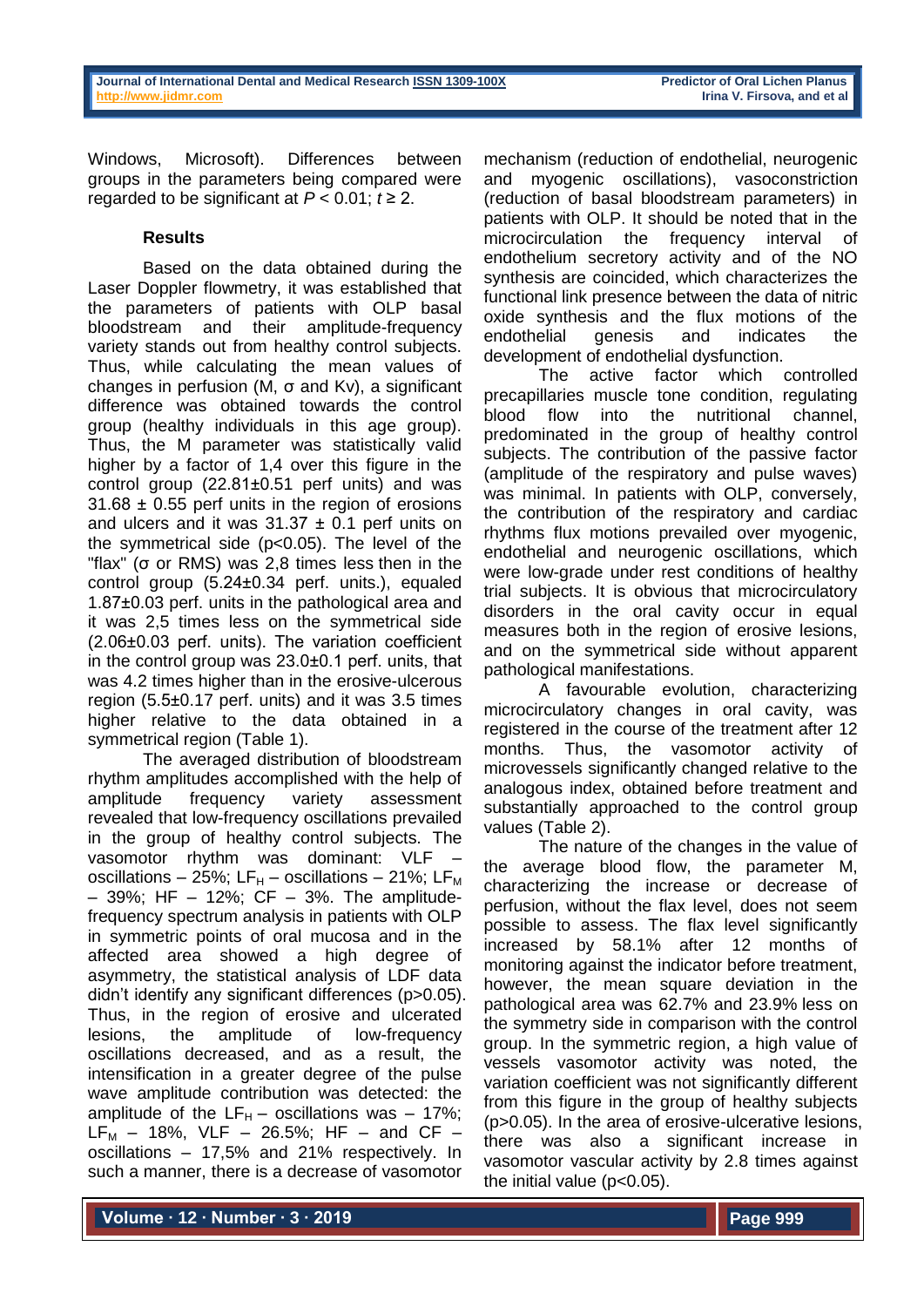| Indices                   | М,<br>perf.<br>units | $\sigma$ , perf. units | Kv. %           |
|---------------------------|----------------------|------------------------|-----------------|
| The control               | $22.81 \pm 0.51$     | $5.24 \pm 0.34$        | $23.0 \pm 0.1$  |
| Pathological<br>condition | 31.68±0.55           | $1.87 \pm 0.03$        | $5.5 \pm 0.17$  |
| Symmetry                  | $31.37 \pm 0.1$      | $2.06 \pm 0.04$        | $6.57 \pm 0.14$ |

**Table 1.** Measurements of basal bloodstream. Annotation: statistical significance in reference to the control group:\* - р< 0.05

| 00                  | M, perf. units   | $\sigma$ , perf. units | Kv. %           |
|---------------------|------------------|------------------------|-----------------|
| The control         | 22.81±0.51       | $5.24 \pm 0.34$        | $23.0 \pm 0.1$  |
| group,<br>pathology | $19.33 \pm 1.44$ | $3.22 \pm 0.32$        | $15.49 \pm 0.5$ |
| group,<br>symmetry  | 21.78±1.093      | $4.23 \pm 0.04$        | 21.26±1.26      |

**Table 2.** Local blood flow speed dynamics in microvasculature vessels of oral mucosa after a year of treatment onset. Annotation: statistical significance in reference to the control group:\* -  $p < 0.05$ 

| Frequency<br>range | VLF              | LFн              | LFM              | <b>HF</b>         | CF               |
|--------------------|------------------|------------------|------------------|-------------------|------------------|
| А                  | $1.175 + 0.2$    | $1.735 \pm 0.04$ | $0.76 + 0.01$    | $0.685 \pm 0.069$ | $0.59 + 0.04$    |
| F                  | $0.019 + 0.0001$ | 0 028+0 001      | $0.139 + 0.007$  | $0.335 \pm 0.02$  | $1.005 \pm 0.02$ |
| A/3a               | 17.124±0.02      | $13.6 + 0.2$     | $6.033 \pm 0.16$ | $5.57 \pm 0.6$    | $4.59 \pm 0.3$   |
| A/M                | 10.95±0.66       | $8.9 \pm 0.64$   | $3.67 \pm 0.12$  | $2.89 + 0.17$     | $3.275 \pm 0.37$ |

**Table 3.** Correlation between frequencies and oscillatory amplitude

After 12 months of monitoring, the analysis of the amplitude-frequency spectrum by the Wavelet transform method revealed that the oscillatory amplitudes predominated in the endothelial range (Table 3).

The redistribution of oral mucosa microvascular tone regulation, especially, the enhancement of endothelial activity occurred in the setting of decrease in the passive oscillations factor. It was found that the contribution of the pulse and respiratory waves oscillatory amplitude significantly decreased, amounting to 12% and 10%, respectively. Herewith the contribution of low-frequency flux motions was increasing, probably at a time when taking Vazoton, which was a powerful vasodilator and endothelioprotector, providing a material for NO synthesis by endotheliocytes. Local application of Tysol with  $L -$  arginine also increased the vasomotor activity of the vessels, the contribution of low - frequency flaxemias and the blood velocity. Perhaps this was due to the ability of arginine to increase the synthesis of NO in the body. This phenomenon, known as the "arginine paradox", occurs when there are certain concentrations of free asymmetric dimethylarginine (ADMA) in cells that, in vivo, compete with

arginine at the level of the  $Y$  + either or both NOsynthases. With a high level of ADMA, endothelial NO-synthases is inhibited, but the administration of L-arginine restores its activity, normalizes endothelial function and vascular tone. NO, being a highly reactive and unstable compound, is a universal regulator of physiological functions and a powerful vasodilator. Based on the data of the authors Ravaeva M.Yu., Chuyan E.N. and others (2013) that the frequency interval of endothelium secretory activity and the synthesis of nitrogen oxide coincide, it can be assumed that an increase in the synthesis of nitric oxide occurs against a background of increased endothelial oscillations amplitudes. 13

An increase in the regulation of the active microcirculatory system control factors occurred against the background of a decrease in the amplitude of aperiodic flux motions.

The use of spectral analysis of the bloodstream rhythmic components had allowed to establish that on the pathology area and on the symmetrical side, the ratio of active (LF, VLF) and passive (HF, CF) components of tissue bloodstream oscillation was disrupted. The spectrum power of LF-oscillations of the bloodstream, estimated by its contribution to the general spectrum of the flux motions, progressively decreases in the lesion, which characterizes the precapillaries muscle tone state, regulating the blood flow into the nutritional stream. In patients with an erosive-ulcerous form of oral lichen planus, according to laser Doppler flowmetry, vasomotor vascular activity decreased, as with the bloodstream deceleration, vasoconstriction and a significant decrease in the low-frequency oscillations amplitudes, that was accompanied by the development of endothelial dysfunction in the oral cavity. The oral cavity microcirculation disturbances were sufficiently monotonous both in the lesion site and on the symmetrical healthy side. In the oral cavity, the local spasm of arteriolar vessels was registered, as well as hypoxia in microvasculature and a decrease in the intensity and speed of bloodstream in the capillaries. It should be noted that disorders of microcirculation in the oral cavity could not be uniquely compared with any one concrete form. The main trends in the changes of LDF parameters corresponded to the vasospastic form. The microcirculation index was higher than normal, the flax was lowered, the amplitude of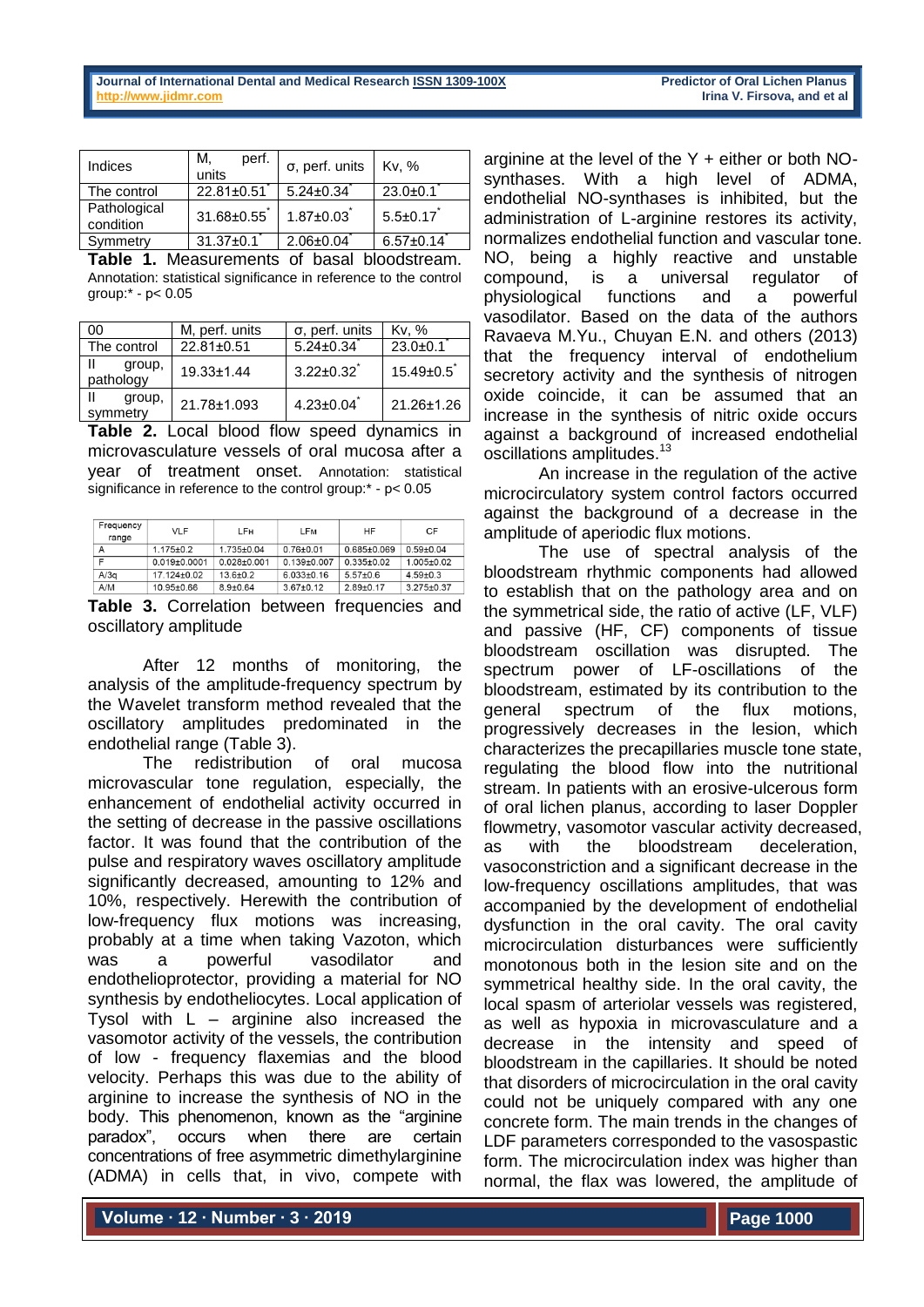| Journal of International Dental and Medical Research ISSN 1309-100X |  |  |  |
|---------------------------------------------------------------------|--|--|--|
| http://www.iidmr.com                                                |  |  |  |

the vasomotor waves was lowered, and the amplitude of the respiratory and especially pulse waves was significantly increased, the variation coefficient was below normal. The monotonic type of LDF – grams with high perfusion (hyperemic) was characterized by a high perfusion index and monotonous tissue bloodstream oscillations, caused by low indexes of the flaks and Kv. Herewith a significant contribution of respiratory and pulse components, along with a reduced vasomotor tone oscillations indicated the fractional attenuation of sympathetic influences.

## **Discussion**

Oral lichen planus (OLP) is relating to pluricausal, inflammatory and destructive diseases, in which the oral mucosa is involved in the pathological process.<sup>12</sup> One of the most important component of the oral mucosa diseases pathogenesis is a disorder of microcirculation, determining the intensity of reparative regeneration. The laser Doppler flowmetry is a modern diagnostic technique of the state of local system of microcirculation which allows the effective and noninvasive assessment of blood microcirculation indices in the diagnosis of various diseases, when selecting the local therapy and the control of providing treatment of gerontostomatological patients.<sup>10</sup>

Functional and pathological conditions lead to capillary bloodstream disturbances, manifested by changes in the myogenic, neurogenic and endothelial activity of arterioles and precapillaries (the distributing element of microcirculatory bloodstream), which is expressed in the arctationing or widening of their lumens, changes in the arteriovenous ratio (by their diameters) and, as a consequence, in decrease or increase in the number of functioning capillaries.<sup>4,5</sup> Structural changes in microvessels are noted under conditions of significant functional loads and pathological disturbances in the body.<sup>7</sup>

In the research articles of Sabantseva E. G. (2006) it was proved that in the pathogenesis of microcirculatory disorders in inflammatorydestructive diseases of the oral mucosa, structural and functional disorders of microvessels occurred, as well as blood rheological properties changes and barrier function of microvessels were observed, which

were accompanied by changes in bloodstream intensity (1,5-2 times), which was due to suppression of the vasomotor mechanism and compensatory increase in pulse oscillations. The severity of microcirculatory disorders in the lesion site correlated with the degree of destructive changes in the oral cavity.<sup>3</sup>

According to the data of a number of authors, the pathological process with lichen planus proceeds affected by the microcirculatory changes, however, it is not known whether these changes are the cause or consequence of the pathological process in the oral cavity.<sup>14,15</sup>

Thus, the most crucial tasks that need a solution of the problem are the determination of new pathogenesis components, determining the possibility of therapeutic intervention on the manifestations of OPL, as well as the development of pathogenetic treatment of OLP (especially its complicated forms (erosiveulcerative)), having a complex character, combining high therapeutic efficiency at the minimum medicinal load, providing stimulation of tissues regenerative potential, reductioning of treatment duration and increasing the period of remission. The solution of these tasks will increase not only the effectiveness of dental care, but also the life quality of this category of patients.

Laser Doppler flowmetry is carried out using instruments designed for these purposes. In Russia, the most frequently used different modifications of the device "LAKK" - a laser analyzer for the evaluation of blood microcirculation. As a sensor in LAKK devices, the light probe made of three monofilaments is used. The one of fibers is used to deliver laser radiation from the device to the researchable object, the other two fibers are receiving for the laser radiation diffused into the tissue.<sup>16</sup> The diffused radiation delivered through the fibers is detected by a two-channel photo-integrated device. The electrical signals from the photointegrated device enter the analyzer processing unit, where a Doppler frequency shift is detected in the registered signal. After the analog processing, an output signal is formed, proportional to the product of the multiplicand: the average velocity of the erythrocytes kinetics and their concentration in the probed region of the tissue.

Based on the data obtained with the help of LDF measurement, it is possible to analyze the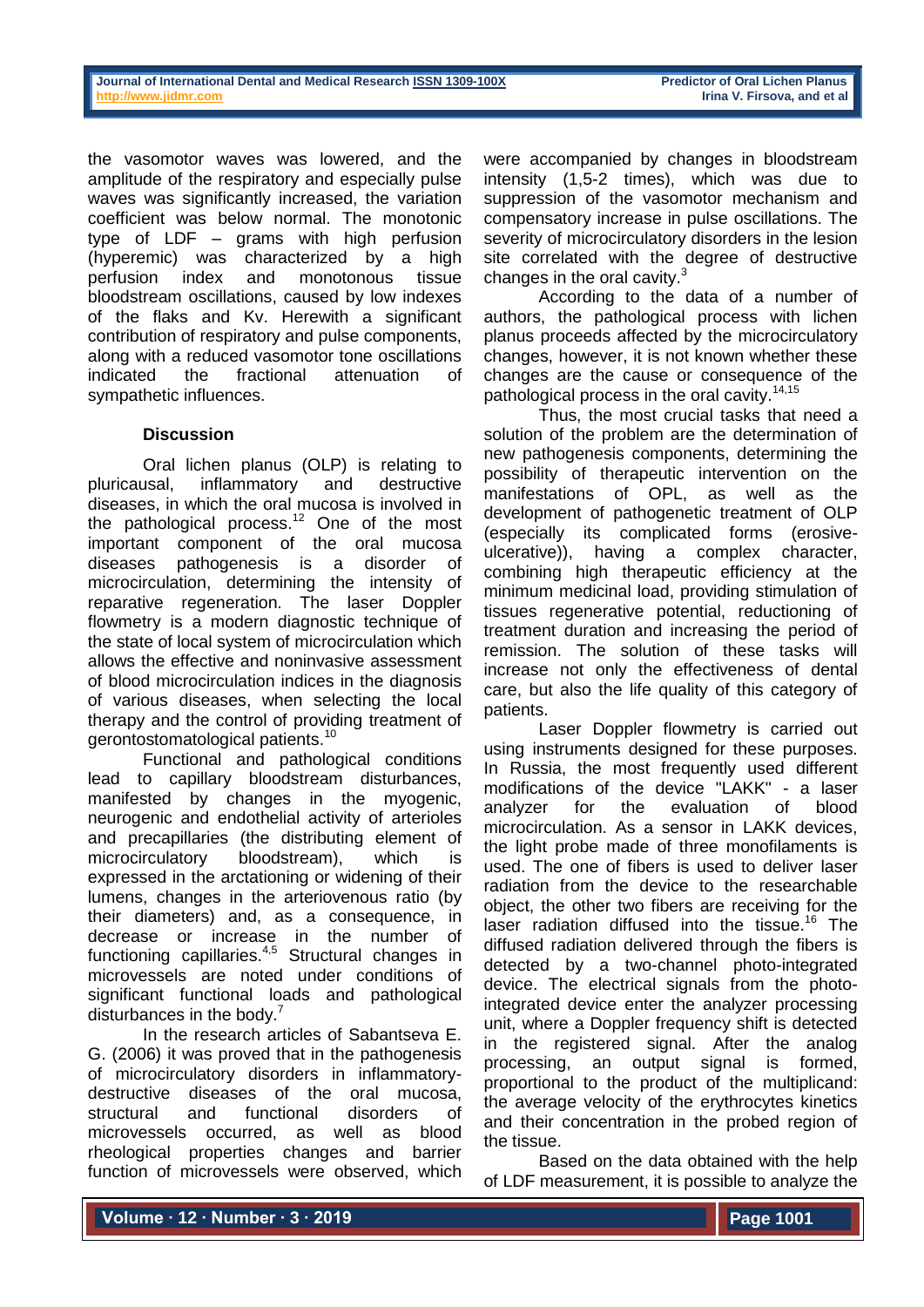conditions and disorders of the microcirculation system, to detect various diseases at earlier stages of their development, to create a basis for a keen understanding of the pathogenesis of emerging microcirculation disorders, and to carry out objective control over the administering treatment activities and individual selection of pharmacological agents.

## **Conclusion**

The degree of mycrocirculatory changes depends on the intensity of the process. A high degree of severity of microcirculation disorders is observed in the region of the lesion of labial and buccal mucosa. These changes in the rhythmic structure of the flux motions expressed so much the more than the deeper the disorders of bloodstream and microcirculation. It means, that while the contribution of vasomotions to the active modulation of microcirculatory hemodynamics decreases, the compensatory role of other regulatory mechanisms increases. With the oral mucosa inflammation, vascular disturbances of the microvasculature occur early on, manifested in increased venostasis, a decrease in metabolic processes, a decrease in the vasomotor activity of the vessels, and a decrease in the rate of local bloodstream.

Capillary blood flow data reflect intensity of clinical implications in oral cavity. The more intense and stronger the inflammatory process, the higher the shifts in functional disorders of microcirculatory disorders and also the other way around.

Particularly it should be noted that in OPL reversible changes in hemodynamics are observed, which corresponds to compensated disorders, in other words, in the early detection of this pathology and early treatment, structural and hemodynamic disorders can be leveled and approximated to the indices of healthy people of this age group. Thus, the data of LDF - metria in patients with erosive-ulcerous form of oral lichen planus allows to correct existent pathogenetic and symptomatic treatment regimen, reflecting the severity of clinical manifestations of the oral mucosa in patients with erosive-ulcerous form of OPL. So far as with oral lichen planus together with structural and functional disorders of the oral mucosa, microcirculatory changes in the oral cavity play an important role, which makes it possible to identify vascular and metabolic

disturbances as the leading component in the pathogenesis of OLP.

#### **Acknowledgements**

The authors thank, the local authorities (Volgograde State Medical University) for their support and contributes in this study.

#### **Declaration of Interest**

The authors report no conflicts of interest pertaining to any of the products or companies discussed in this article.

#### **References**

- Lukins LM, Tiunova NV. Optimization of treatment of red flat lichen of the oral mucosa [in Russian] // Maestro Dentistry. 2009; 4: 79-81.
- 2. Roeykens H. Use of laser Doppler flowmetry in dentistry / H. Roeykens, S. Nammour, R. De Moor // Rev Beige Med Dent. 2009; 64 (3): 114-128.
- 3. Sabantseva EG. Pathophysiological characteristics of microcirculation disorders in inflammatory and destructive diseases of the oral mucosa / EG Sabantseva [in Russian] // Regional blood circulation and microcirculation. 2006; 5 (1): 30-36.
- 4. Barkhatov I.V. The use of laser Doppler flowmetry to assess violations of the human blood microcirculation system lin Russian] // Kazan Medical Journal. 2014; 1. (95): 63-69.
- 5. Kozlov V.I., Azizov G.A., Ibragim R.Kh. et al. Individuallytypological features of microcirculation in humans [in Russian] // Regional blood circulation and microcirculation. 2005; 1: 77– 78.
- 6. Severina T. V. Changing the condition of the capillary blood flow of the oral mucosa in chronic recurrent aphthous stomatitis [in Russian] // Kuban Scientific Medical Journal. 2009; 1: 112-115
- 7. Kozlov V.I., Gurova O.A., Litvin F.B. Disorders of tissue blood flow, their pathogenesis and classification [in Russian] // Regional blood circulation and microcirculation. 2007; 1: 75–76.
- 8. Firsova I.V., Makedonova Iu.A., Mikhalchenko D.V., Poroiskii S.V., Sirak S.V. Clinical and experimental study of the [regenerative features of oral mucosa under autohemotherapy](http://elibrary.ru/item.asp?id=25012523) // [Research Journal of Pharmaceutical, Biological and](http://elibrary.ru/contents.asp?issueid=1478169)  [Chemical Sciences.](http://elibrary.ru/contents.asp?issueid=1478169) 2015; 6(6): 1711-1716.
- 9. Laser Doppler flowmetry in assessing the mechanisms of regulation of tooth pulp microcirculation [Text] / S.N. Ermoliev, A.P. Sheriev, Yu.S. Tulip. [in Russian] // Bulletin of the Scientific Center for Cardiovascular Surgery. A.N. Bakulev RAMS "Cardiovascular diseases." Application. 2008; 9 (6): 155.
- 10. Maksimovskaya L.N. The state of the gum tissue microcirculation system in patients with inflammatory periodontal diseases against the background of different stages of GERD [Text] / L.N. Maksimovskaya, ETC. Dzhamaldinova, M.A. Sokolova [in Russian] // Dentistry for all. 2011; 1: p. 14-17.
- 11. Makedonova Iu.A., Firsova I.V., Temkin E.S., Poroiski S.V. and Mikhalchenko D.V. Justification of the Effectiveness of PlasmoliftingTM Procedure in Treatment of Patients with Erosive and Ulcerative Lesions of the Oral Cavity // Research Journal of Medical Sciences. 2016; 10 (3): 64-68.
- 12. Petrova L.V. Clinic, pathogenesis and treatment of red flat lichen of the oral mucosa: author. dis. ... Dr. med Sciences: 14.00.11 [dissertation] [in Russian]. Moscow, Central Research Institute of Dermatovenerologic Institute. 2002: 27.

**Volume ∙ 12 ∙ Number ∙ 3 ∙ 2019**